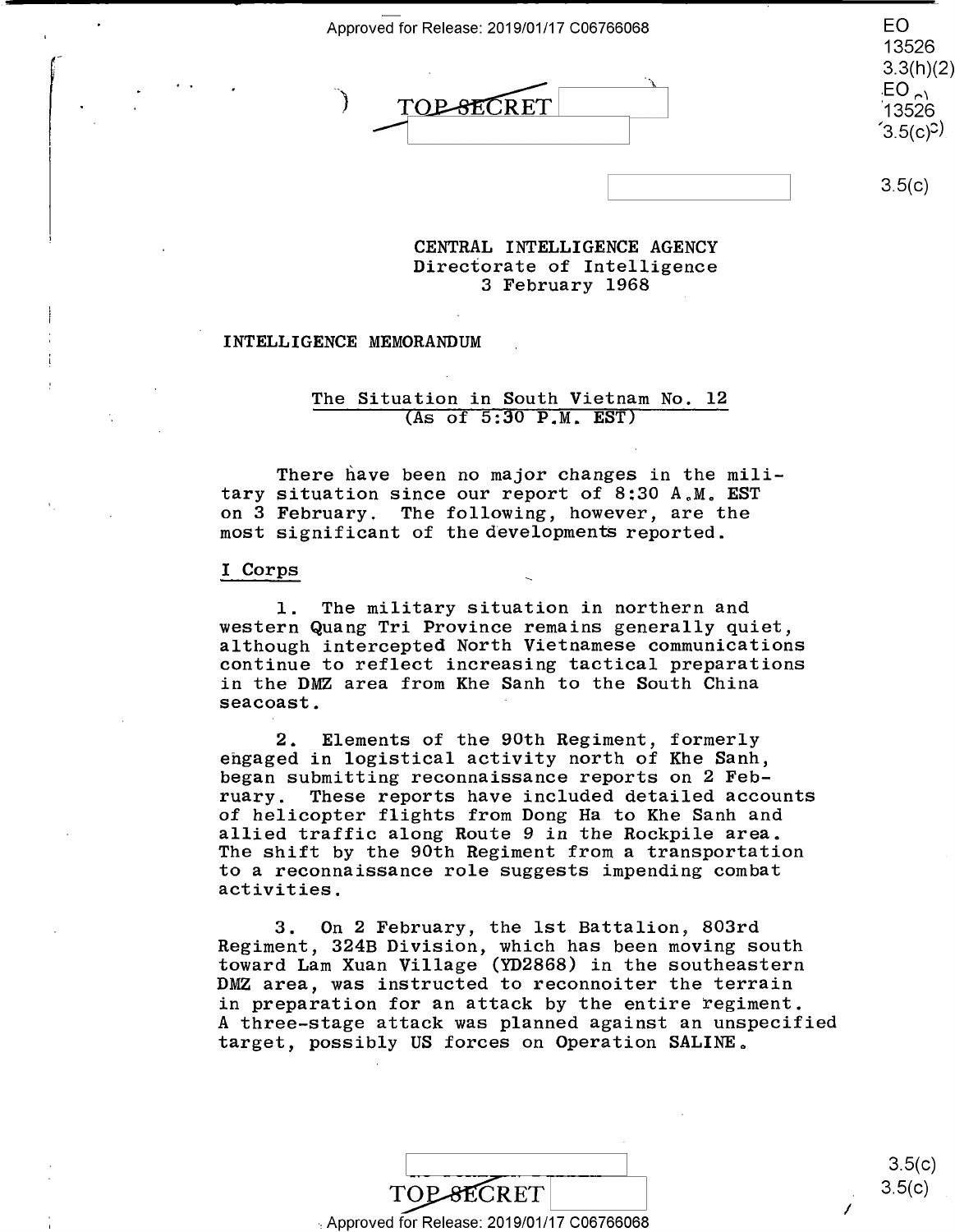

4. The Communists have the capability to strike 4, The Communists have the capability to strike at any time against Khe Sanh with two divisions, at any time against Khe Sanh with two divisions, against the Camp Carroll-Rockpile area in the north-against the Camp Carroll—Rockpile area in the north central DMZ with one division, and against the Con Thien - Gio Linh area in the east-central DMZ with Thien — Gio Linh area in the east-central DMZ with a division equivalent. <sup>a</sup> division equivalent,

 $5.$  The allied situation at Hue seems to have improved somewhat. While there has been no significant change,in positions occupied by enemy or allied,forces, US change in positions occupied by enemy or alliedyforces, US Marines in battalion strength have recaptured the Marines in battalion strength have recaptured the provincial jail which had been held by the Viet Cong. provincial jail which had been held by the Viet Cong. Some 2,500 prisoners, 300 to 500 of whom were con-Some 2,500 prisoners, 300 to 500 of whom were considered hard-core Viet Cong, were liberated by the sidered hard—core Viet Cong, were liberated by the enemy during tiheir initial attack against the prison enemy during hheir initial attack against the prison compound. An **ARVN** force equivalent to division-strength compound. An ARVN force equivalent to division—strength is continuing to press clearing operations against is continuing to press clearing operations against Communist forces holed up in the citadel area. Communist forces holed up in the citadel area.

6. In the Quang Tri city area, although the 6, In the Quang Tri city area, although the Communists have been pushed out of the urban area, Communists have been pushed out of the urban area, they are said to still hold about two-thirds of the they are said to still hold about two—thirds of the RD campaign area, in the district north of the city. RD campaign area, in the district north of the city. as campaign area, in the district horin of the erry.<br>It is believed allied forces will have to move in and clear them out, probably with substantial damage and clear them out, probably with substantial damage to civilian interests. to civilian interests.

7. A US Marine battalion has been reported in 7. A US Marine battalion has been reported in heavy contact with a large enemy force south of Da Nang, heavy contact with <sup>a</sup> large enemy force south of Da Nang, but no further details are presently available. The but no further details are presently available. The Communists are believed to pose a very serious threat Communists are believed to pose <sup>a</sup> very serious threat to the entire Da Nang - Hoi An area, with two regiments to the entire Da Nang — Hoi An area, with two regiments of the NVA 2nd Division, the NVA 31st Regiment, and of the NVA 2nd Division, the NVA Blst Regiment, and the NVA 368 **·"B"** Artillery Regiment located within the NVA 368 "B" Artillery Regiment located within striking distance. striking distance,

3.3(h)(2) 3.3(h)(2)

 $3.5(c)$ 3.5(c)

9. A major buildup of Communist forces has been 9. A major buildup of Communist forces has been reported near the Quang Tin Province capital of Tam Ky, but no significant new fighting has yet developed. · but no significant new fighting has yet developed,

 $3.5(c)$ 3.5(c)

 $\frac{1}{\sqrt{\text{CPECRET}}}$ <br>Approved for Release: 2019/01/17 C06766068

TOP SECRET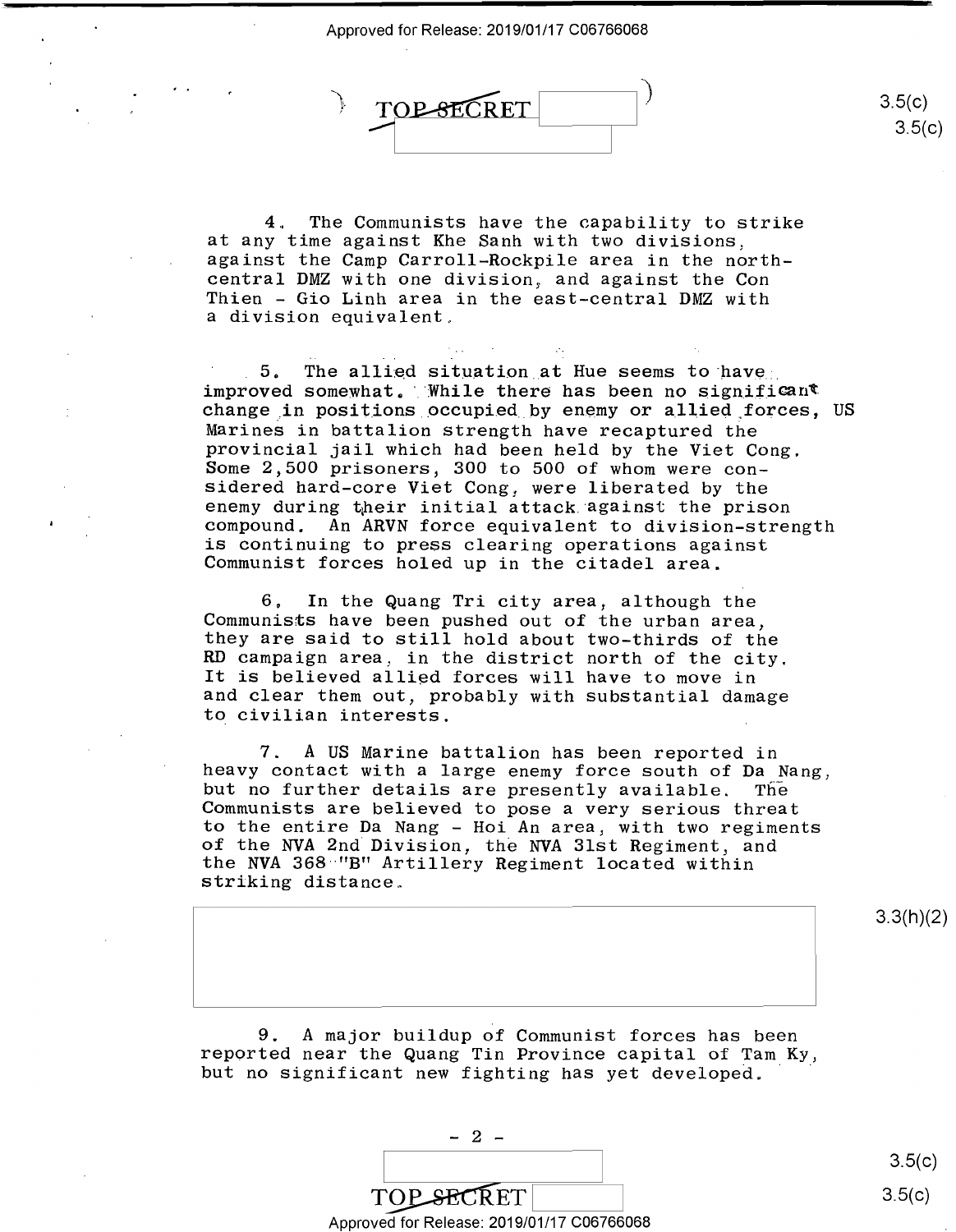

II Corps II Corps

0 10.

 $\begin{array}{|c|c|c|}\hline \text{Later reports indicate}\ \hline \end{array}$ that the Dak To airstrip has come under heavy rocket that the Dak To airstrip has come under heavy rocket and recoilless rifle attack, but apparently remains and recoilless rifle attack, but apparently remains operational. Elsewhere in the western highlands, no operational. Elsewhere in the western highlands, no new information has become available on the status new information has become available on the status of enemy and allied forces in and around the cities of enemy and allied forces in and around the cities of Pleiku, Kontum, and Ban Me Thuot.

11. The Communist B-3 Front command has now 11. The Communist B—3 Front command has now committed its entire regional force as well as elements .committed its entire regional force as well as elements of three of its subordinate NVA regiments to the of three of its subordinate NVA regiments to the Tet offensive in the highlands. The Front's entire Tet offensive in the highlands. The Front's entire NVA 1st Division, however, with three regiments sup-NVA lst Division, however, with three regiments sup ported by 122-mm. rockets and 120-mm. mortars, has ported by 122-mm. rockets and 120—mm. mortars, has apparently been kept in reserve. This division poses apparently been kept in reserve. This division poses a continuing threat to allied units and installations <sup>a</sup> continuing threat to allied units and installations in northwestern Kontum and western Pleiku provinces, in northwestern Kontum and western Pleiku provinces, and also is capable of joining the attacks against and also is capable of joining the attacks against population centers which have been initiated by local population centers which have been initiated by local forces and independent regiments of the Front.

12. In the coastal provinces of II Corps, Phan 12. In the coastal provinces of II Corps, Phan Thiet, the capital of Binh Thuan Province, is under Thiet, the capital of Binh Thuan Province, is under attack by three Viet Cong battalions. Meanwhile, attack by three Viet Cong battalions. Meanwhile, Communist forces have ambushed two South Korean Communist forces have ambushed two South Korean army convoys in or near the Binh Dinh provincial army convoys in or near the Binh Dinh provincial capital of Qui Nhon. capital of Qui Nhon.

# III Corps III Corps

 $13.$  Information on this area is not up to date, but a field wrap-up as of noon (Vietnam time) on 3 but <sup>a</sup> field wrap-up as of noon (Vietnam time) on 3 February indicated that most of the provinces in the February indicated that most of the provinces in the Corps were quiet. Corps were quiet.

14. Fighting apparently continues in the prov-14. Fighting apparently continues in the prov incial capitals of Xuan Loe and Phuoc Le, with Viet incial capitals of Xuan Loc and Phuoc Le, with-Viet Cong forces possibly holding positions in both cities. Cong forces possibly holding positions in both cities. Meanwhile, brigade-strength base camps of the US 1st Meanwhile, brigade—strength base camps of the US lst Infantry Division at Lai Khe and Quan Loi came under heavy rocket and mortar bombardment on the evening heavy rocket and mortar bombardment on the evening

TOP-SECRET Approved for Release: 2019/01/17 C06766068 Approved for Release: 2019/01/17 006766068 3.3(h)(2) 3.3(h)(2)

3.5(c) 3.5(0) 3.5(c)

3.5(c) 3.5(c)  $3.5(c)$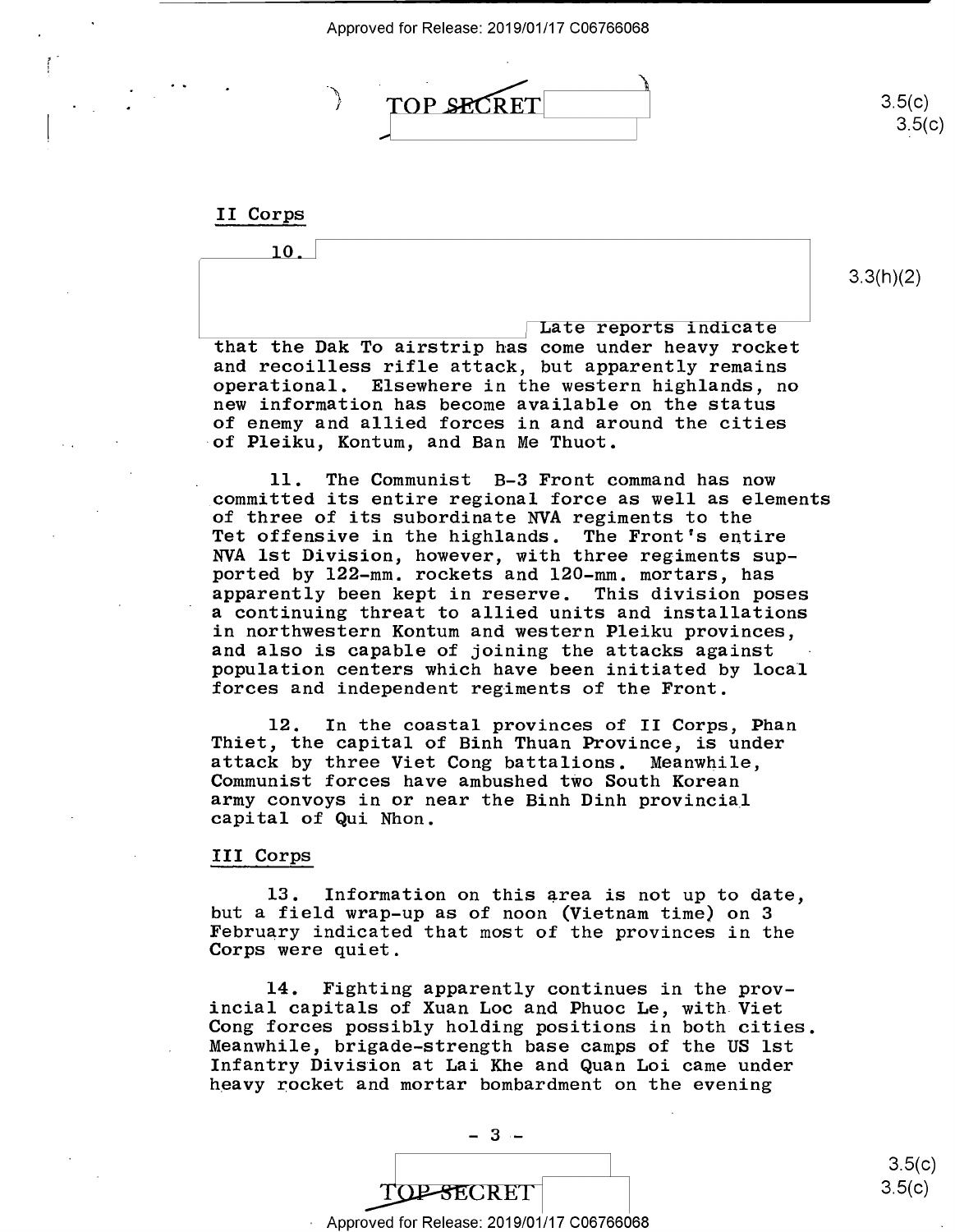

of 3-4 February. Enemy forces have also been reported moving toward the Binh Duong Province capital ported moving toward the Binh Duong Province capital of Phu Cuong, although no major attack has yet of Phu Cuong, although no major attack has yet erupted. erupted.

# The Saigon Area The Saigon Area

15. Press reports indicate that heavy fighting 15. Press reports indicate that heavy fighting erupted between elements of the US 11th Armored Cavalry erupted between elements of the US 11th Armored Cavalry Regiment and a large Viet Cong force near Thu Due, Regiment and <sup>a</sup> large Viet Cong force\_near Thu Duc, just northeast of Saigon, on the morning of 3 February just northeast of Saigon, on the morning of 3 February Saigon time. Vietnamese Marines and other American Saigon time. Vietnamese Marines and other'American units were also engaged. There are no reports yet on the outcome. the Outcome.

16. In the capital itself, light sporadic con-16. In the capital itself, light sporadic con tact and sniper fire continues throughout the city. tact and sniper fire continues throughout the city. Firing incidents were reported still occurring near Firing incidents were reported still occurring near the National Palace, the US Embassy, the embassy Marine barracks, and along the main road to Tan Son Marine barracks, and along the main road to Tan Son Nhut airport on the evening of 3-4 February. Police Nhut airport on the evening of 3—4 February. Police stations and roving security patrols remain prime stations and roving security patrols remain prime enemy targets. enemy targets.

17. There is little evidence in COMINT to sub-17. There is little evidence in COMINT to substantiate earlier reports of an estimated 25-30 Viet stantiate earlier reports of an estimated 25—30 Viet Cong battalions reportedly staging for a major offen-Cong battalions reportedly staging for <sup>a</sup> major offen sive against Saigon from positions immediately north sive against Saigon from positions immediately north and south of the city. It is possible, however, that an enemy· force engaged near. Thu Due constitutes some an enemy force engaged near. Thu Duc constitutes some of the reported Communist elements. of the reported Communist elements.

18. To the west of Saigon, the 7th NVA Division 18. To the west of Saigon, the 7th NVA Division (101st, 165th and 141st Regiments) and the 88th NVA (101st, 165th and 141st Regiments) and the 88th NVA Regiment continue to pose a distant threat to the Regiment continue to pose <sup>a</sup> distant threat to the Saigon area. These forces, generally located around Saigon area. These forces, generally located around the Michelin rubber plantation, have not been identi-the Michelin rubber plantation, have not been identi fied in any recent actions according to available fied in any recent actions according to available information.

 $\sqrt{2}$  the 165th Regiment of the 7th  $\sim$  3.3(h)(2)  $\overline{\text{Division had moved in a northwesterly direction be}}$ tween 25 January and 2 February. This regiment is tween 25 January and 2 February. This regiment is now located about two miles northwest of the Minh now located about two miles northwest of the Minh ·Thanh Special Forces Camp in Binh Long Province. 'Thanh Special Forces Camp in Binh Long Province.

> TOP SECRET ~~ TOP SECRET 3.5(c)

 $-4 -$ 

 $3.5(c)$ 3.5(c)

3.3(h)(2)

3.5(c) 3.5(c)

Approved for Release: 2019/01/17 C06766068 Approved for Release: 2019/01/17 C06766068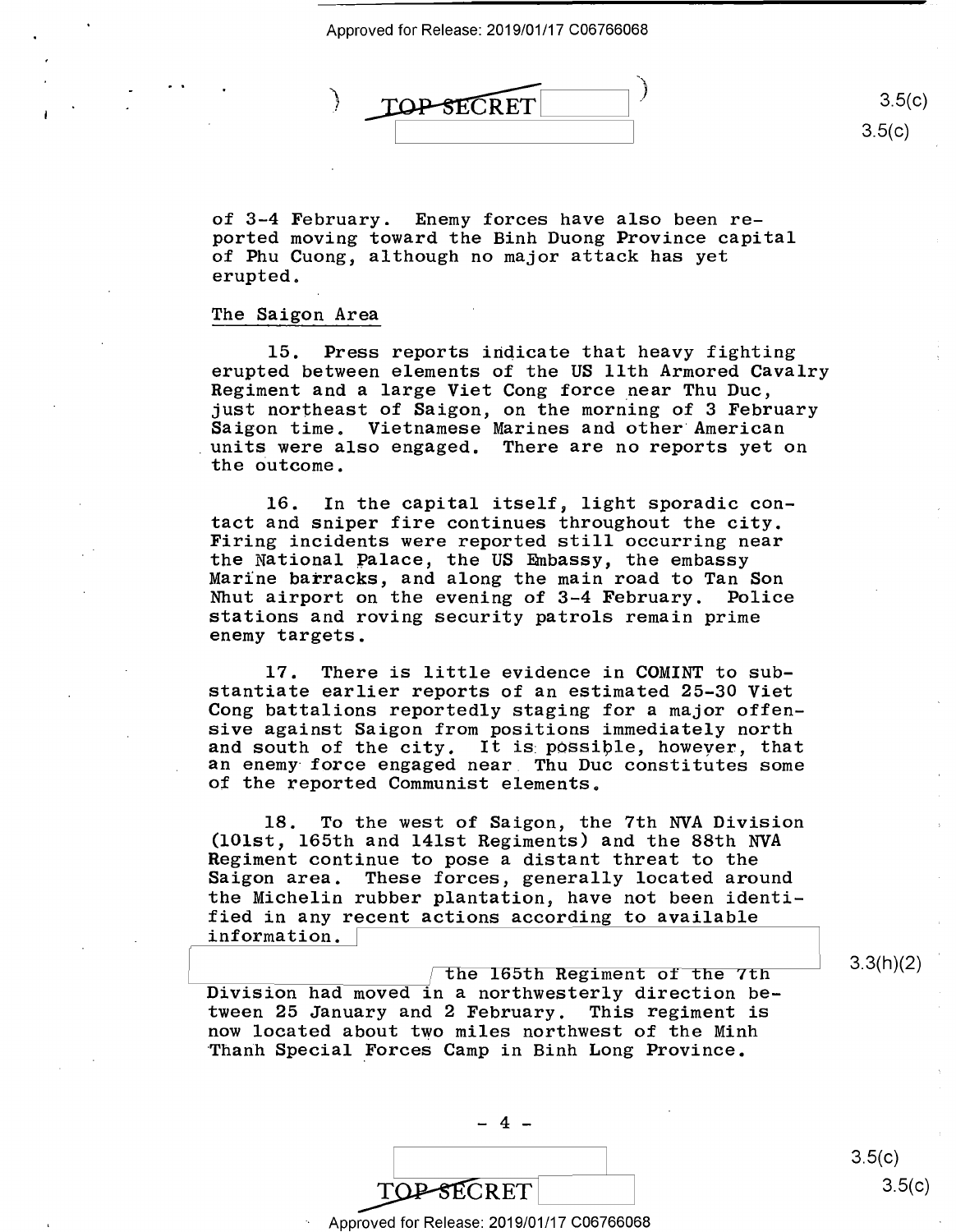Approved for Release: 2019/01/17 C06766068 Approved forRelease: 2019/01/17 006766068



### IV Corps IV Corps

**19.** There has been no significant change in 19. There has been no significant change: in the situation here, according to the fragmentary reports now available. Only sporadic sniper fire was reported in Vinh Long City where friendly forces reported in Vinh Long City where friendly forces continued clearing out VC elements. Enemy attacks continued clearing out VC elements. Enemy attacks contribute creating out to crements. Including a concrete during the night of 2-3 February were repulsed at cities in Kien.Phong, Kien Hoa and Bae Lieu provinces. cities in Kien.Phong, Kien Hoa and Bac Lieu provinces. Throughout much of the corps area, Viet Cong ele-Throughout much ofthe Corps area, Viet Cong ele ments continued scattered harrassing fire. There is ments continued scattered harrassing fire. There is no firm information on the situation at Ben Tre, al-no firm information on the situation at Ben Tre, al though two Viet Cong battalions on the outskirts of though tWo Viet Cong battalions on the outskirts of the city are believed preparing for renewed attacks. the city are believed preparing for renewed attacks.

- 5 -  $TOP-BECRET$  3.5(c)

Approved for Release: 2019/01/17 C06766068 Approved for Release: 2019/01/17 006766068 '

 $3.5(c)$ 3.5(c)

3.5(c)

3.5(c)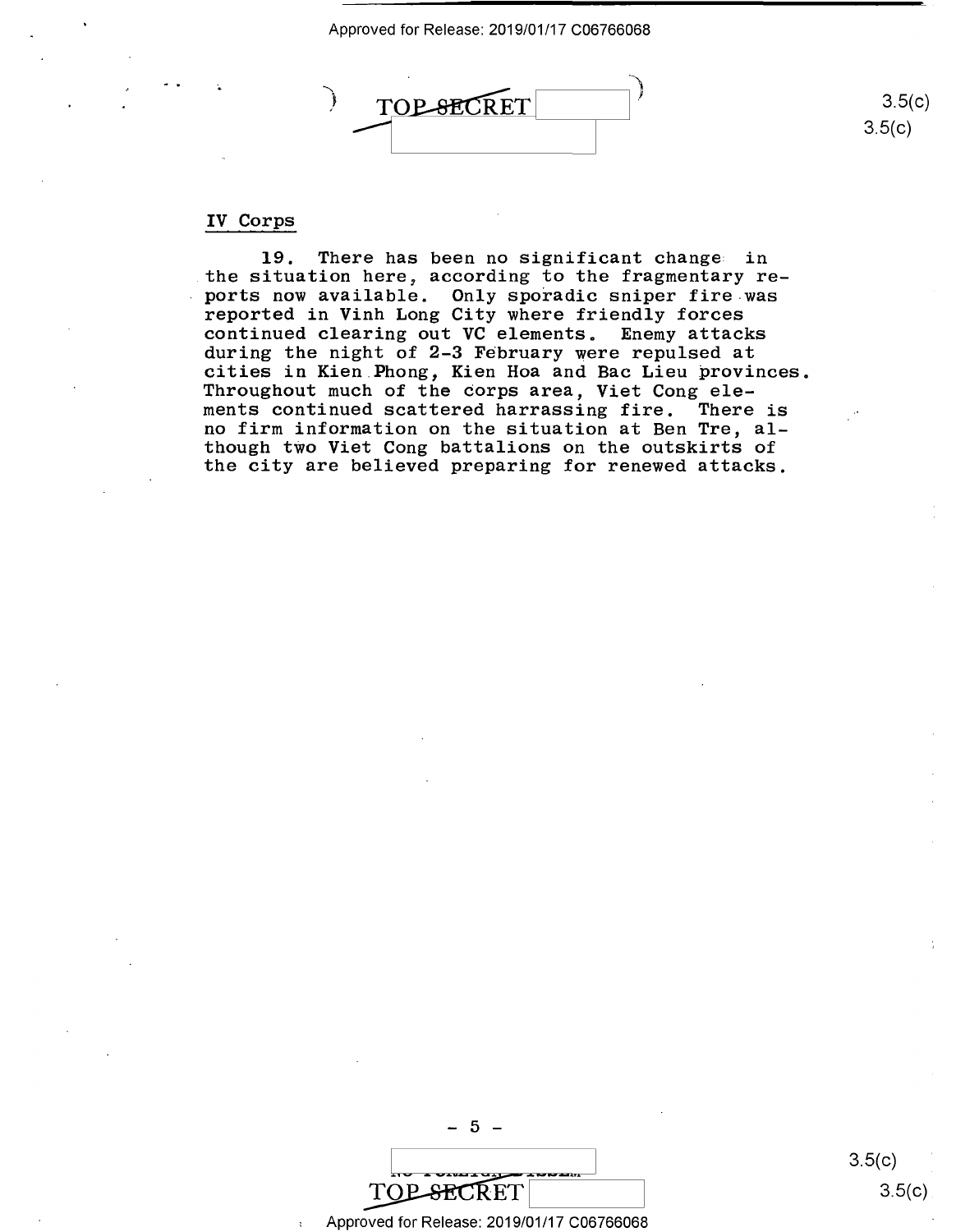$\bigcup_{i=1}^n$ .) firEyg72fififilgri | :35anp) 3ffl  $\sqrt{ }$ 

# Political Reactions Political Reactions

'•

20. Vietnamese Communist, propaganda is con-20. Vietnamese Communist; propaganda is con tinuing to claim that their military offensive has tinuing to claim that their military offensive has evoked broad popular support particularly in Hue eked broad popular support particularly in Hue and Saigon and has generated the formation of politi-and Saigon and has generated the formation of politi cal "alliances" throughout the country which will cal "alliances" throughout the-country which will eventually overthrow and replace the Saigon govern-Interacting over the composition of these alliances, their function, and their relationship to the Liberation Front continues to be vague, but it is becoming in-Front continues to be vague, but it is becoming increasingly clear that the Communists probably intend creasingly clear that the Communists probably intend them to be the instrument for the establishment of them tobe the instrument for the establishment of a coalition government in conjunction with the Libera-<sup>a</sup> coalition government in conjunction with the Liberation Front. tion Front.

21. An appeal from the "alliance" in Hue, broad-21. An appeal from the "alliance" in Hue, broad cast by the Front on 2 February, is the clearest statecast by the Front on 2 February, is the clearest state-<br>ment of this objective to date. The appeal stated for the first time that one of the alliance's objec-for the first time that one of the alliance's objec tives was the establishment of a national coalition 'tives was the establishment of a national coalition administration in the South and the normalization of administration in the South and the normalization of relations with the North in order to affect reunification. Previous appeals by the Saigon and Hue al-cation. Previous appeals by the Saigon and Hue al liances and by the National Leadership of ,the Alliances liances and by the National Leadership of}the Alliances have called only for negotiations with the Front but have called only for negotiations with the Front but have not mentioned the formation of a government, or the have not mentioned the formation of <sup>a</sup> government, or the issue of reunification. issue of reunification. ment of this objective to date. The appeal stated

22. Despite the suggestions that the Communists .22. Despite the suggestions that the Communists really intend to march ahead with the formation of really intend to march ahead with the formation of a government, there cont'i'nues to be scant evidence <sup>a</sup> government, there continues to be scant evidence that the Alliances have gained any popular support. that the Alliances have gained any popular support.

23. Meanwhile, several Hanoi commentaries have 23. Meanwhile, several Hanoi commentaries have suggested that the current military offensive is but suggested that the current military offensive is but one battle in a more prolonged struggle. The Hanoi one battle in <sup>a</sup> more prolonged struggle. The Hanoi party paper on 3 February said the current fight= party paper on 3 repruary said the current right-<br>ing was creating conditions for additional military, victories. The North Vietnamese army journal the previous day called for the southern forces to the previous day called for the southern forces to maintain and develop their victories, enlarge their maintain and develop their victories, enlarge their fronts, and develop their revolution. fronts, and develop their revolution.

:24. The AFP correspondent in Hanoi reports that 24. The AFP correspondent in Hanoi reports that the DRV military command has sent a message to the Front unit in Hue and Saigon assuring them that the Front unit in Hue and Saigon assuring them that the



 $3.5(c)$ 3.5(c)

 $3.5(c)$ <br> $3.5(c)$